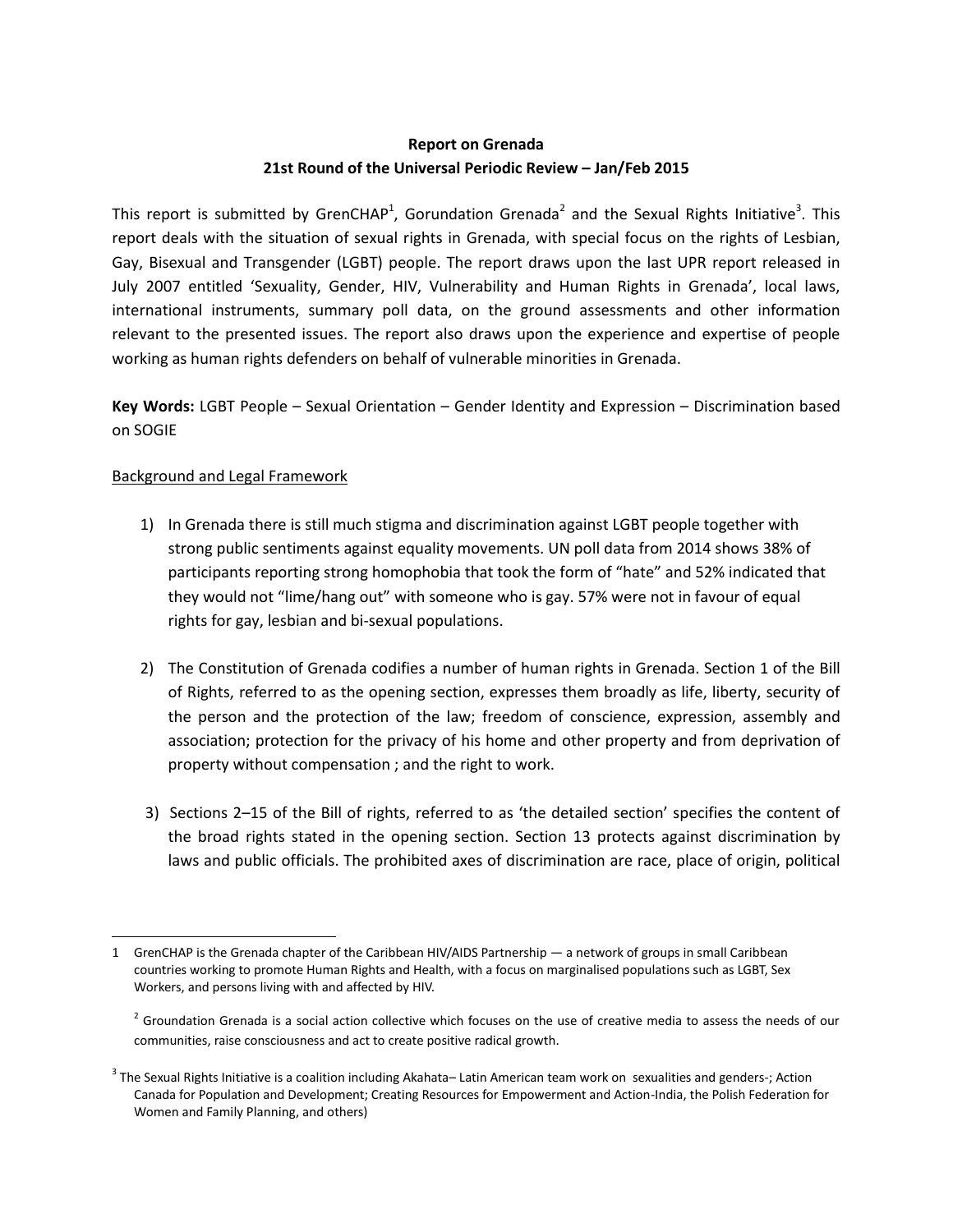opinions, colour, creed or sex. While 'sex' has been interpreted as including sexual orientation in international instruments<sup>4</sup>, those interpretations aren't binding on the high court of Grenada.

- 4) Section 16 allows people whose detailed section rights have been, are being or will be violated, to seek redress before the high court sitting in its constitutional capacity. Section 106 of the Constitution says that laws are void to the extent of their inconsistency with the constitution. This allows people to get redress for laws which violate their rights. Where the high court finds that rights have been violated it has the power to make orders compelling the state to pay compensation, take specific actions and/or cease and desist from doing something. High Courts in their constitutional capacity generally have wide powers to craft remedies in relation to constitutional rights violations.
- 5) Rights in the detailed section are much more restrictively defined than in the opening section. For instance, the 'right to privacy' mentioned in the opening section translates in the detailed section as "no person shall be subjected to the search of his person or his property or the entry by others on his premises". This is much more limited than is jurisprudentially entailed in the broader 'right to privacy', therefore private consensual sexual activity between same sex/gender persons are excluded of these provision.
- 6) Also, rights in the constitution are enforceable against the state of Grenada only and not against other private citizens. This also applies to the discrimination sections; consequently most acts of discrimination suffered by LGBT have no legal provisions.
- 7) The only law that provides discrimination protections among private citizens is the Employment Act which says that employees can't be discriminated against on the grounds of race, colour, national extraction, social origin, religion, political opinion, sex, marital status, family responsibilities, age or disability. Sexual orientation and/or gender identity is not a protected category.
- 8) Section 106 of the Grenada Constitution establishes the Constitution as the supreme law of Grenada and says that any laws inconsistent with this Constitution shall be void to the extent of the inconsistency. This section operates along with the redress section to allow citizens to challenge laws that violate any of the fundamental rights in the constitution. As indicated earlier, the rights, which are redressable, are the detailed rights. The restrictive definitions in the detailed rights make it difficult for vulnerable communities like LGBTI people to bring challenges.
- 9) The Government of Grenada started a constitutional reform process in 2013. The draft that was initially circulated for consideration, extended protections from discrimination to LGBT people.

<sup>4</sup> *Toonen vs. Australia*, the Human Rights Committee held that the references to "sex" in Article 2(1) (nondiscrimination) and article 26 (equality before the law) of the ICCPR, include sexual orientation.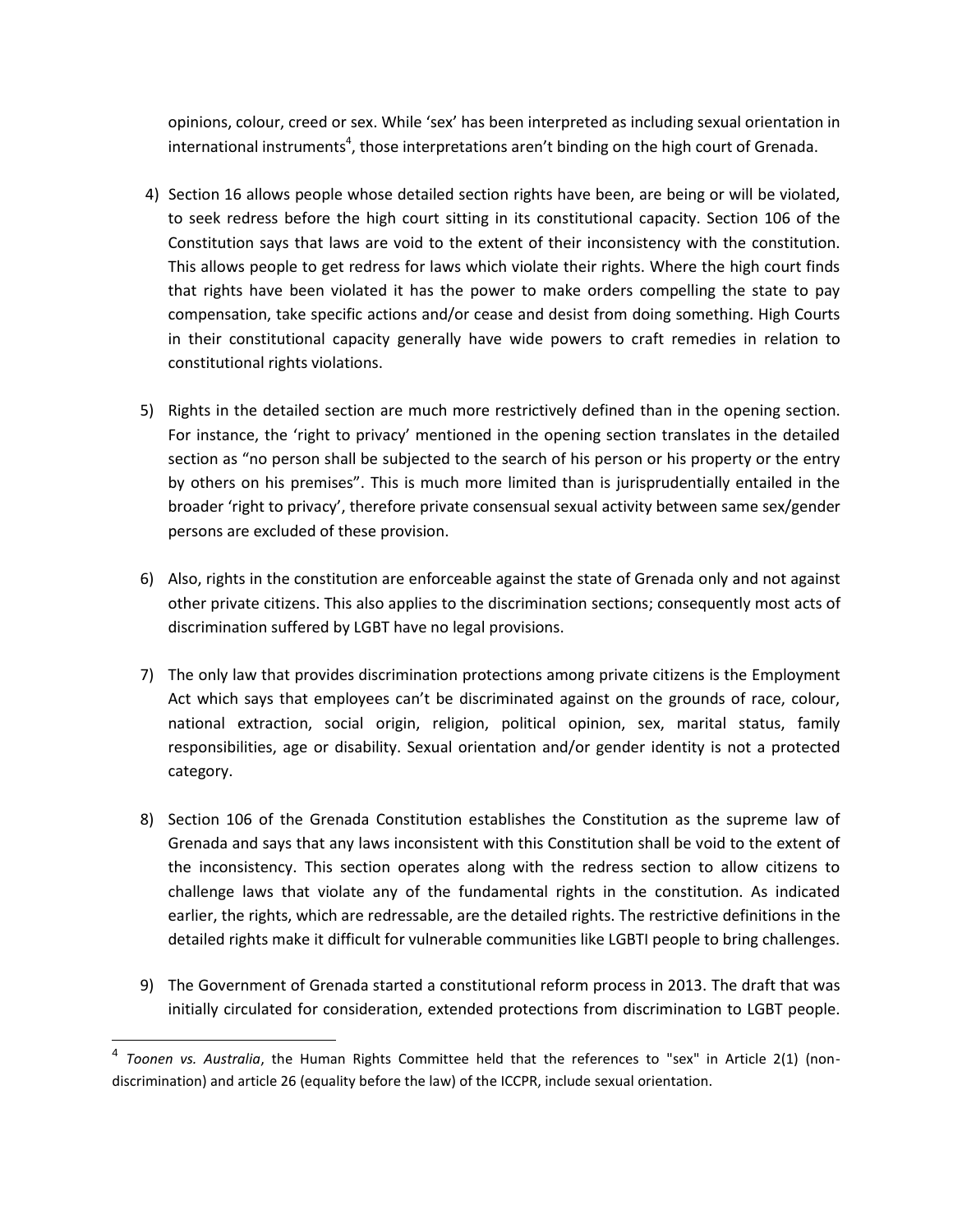That draft has since been removed and replaced by the current 1974 constitution that citizens are expected to make suggestions on at the various ongoing island wide consultations.

## **International Instruments**

10) Grenada is also party to a number of international instruments including The United Nations International Covenant on Civil and Political Rights (ICCPR), International Covenant on Economic Social and Cultural Rights (ICESR), The Charter of the Organization of American States (whereby Grenada became a member of the OAS). However, country legislation is not in accordance with international instruments signed.

#### **Universal Periodic Review**

- 11) During Grenada's inaugural Universal Periodic Review, Grenada recognized that section 435 of the Criminal Code, which broadly criminalizes anal sex, including, anal sex between consenting adult men, "could be viewed as discriminatory, as it took away from the freedom of the individual. With the passage of time, growing tolerance on the part of the people would help in addressing this issue. It was a policy issue on which the Cabinet would have to deliberate. It was noted that there was no discrimination in the provision of health and other services in that regard."
- **12)** Considerable stigma continues to exist in Grenada against LGBT people, partly fuelled by public expressions against homosexuality by religious leaders. In November 2013, the a Seventh Day Adventist Church organised a march where participants walked through Grand Anse in Grenada chanting "man to man is so unjust, woman to woman is even worst" and other anti-gay sentiment.

## **Criminalization of same gender/sex intimacy**

- 13) Section 435 of the Grenada Criminal Code still criminalizes consensual anal sex between adult consenting men. Section 435 remains a very active threat to LGBT people in Grenada. It legislatively entrenches discrimination and signifies the state's contempt for LGBT people and MSM in particular. Section 435 is also actively used in Grenada.
- 14) Within the last 5 years, GrenCHAP and Groundation Grenada have become aware of 2 people charged under the section for having sex with people above the legal age of consent in circumstances that suggest. One of the people was convicted in 2011 and is currently serving a 6 year sentence. The other person was charged but the charge was withdrawn by the DPP after 2 lawyers in Grenada mounted a constitutional challenge to section 435.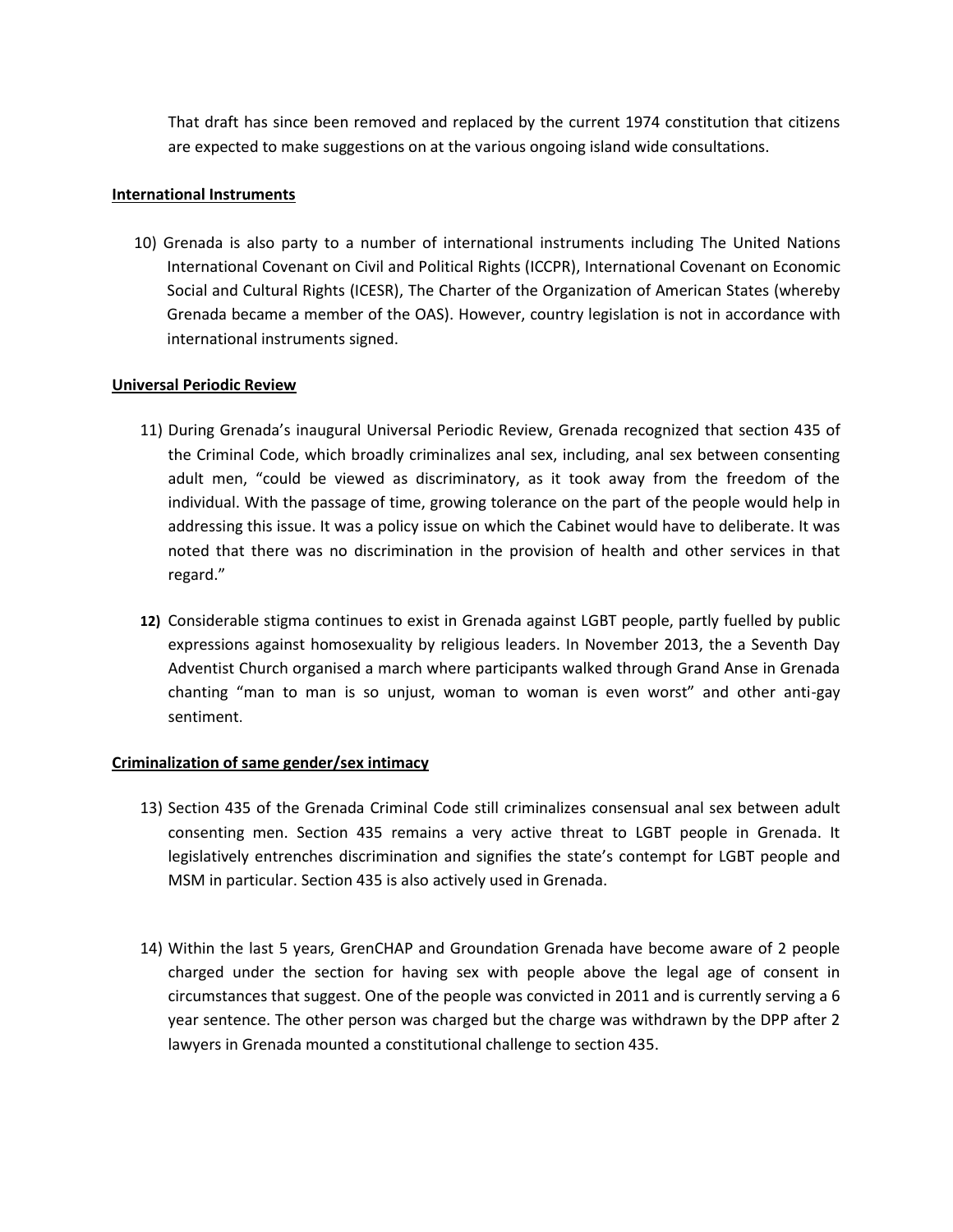- 15) Section 435 also impedes public health efforts in the fight against HIV/AIDS despite arguments to the contrary. There is international public health consensus, including in organisations like the Pan Caribbean HIV AIDS Alliance (PanCap) and UNAIDS that laws criminalising same sex intimacy help to drive stigma and discrimination against LGBT which causes LGBT people and particularly MSM to avoid situations where they might have to reveal practices implicating them in homosexuality. Laws criminalising same sex intimacy also impede the ability of health care providers to tailor interventions specifically to MSM who are particularly vulnerable.
- *16)* Section 435 violates the international human rights to non-discrimination, privacy and health. It also violates Grenada's OAS undertakings.

## **Lack of Legislative Protections Against Discrimination**

- 17) No civil protections exist in relation to non-workplace related discrimination such as discrimination in the context of provision of services. The workplace related discrimination clauses don't protect against discrimination on the basis of sexual orientation and/or gender identity. LGBT people in Grenada are particularly socio-economically disadvantaged. Workplace discrimination is one of the key instruments of this disadvantage.
- 18) St. Lucia, Grenada's CARICOM neighbours, in a 2012 amendment to their *Employment Act*, includes sexual orientation as a prohibited category of discrimination.
- 19) The existence of these discriminatory laws in Grenada also contributes to the barriers LGBT people face in accessing to healthcare. LGBT persons continue to face high levels of stigma and discrimination from healthcare workers and auxiliary staff that deters them from visiting health facilities. Reports<sup>5</sup> have has found that HIV prevalence rates are higher among men who have sex with men (MSM) and transgender persons in countries with these punitive laws.

## **Other Forms of Exclusionary Legislative Discrimination**

- 20) The laws in Grenada applicable to succession are the *Probate Act* and the *Intestate Estate Act*. Under these laws, unmarried couples are precluded from benefits such as priority in applying for letters of probate and of letters of administration. Unmarried spouses are also denied beneficiary benefits, which apply generally to spouses, children and other family.
- 21) Some countries in the region like Barbados and Trinidad and Tobago have passed legislation extending spousal benefits to unmarried cohabiting couples. However, these laws still define spouses in ways, which exclude LGBT people.

<sup>5</sup> Global Commission on HIV and the Law[: http://www.opensocietyfoundations.org/sites/default/files/HIV-and-the-Law-](http://www.opensocietyfoundations.org/sites/default/files/HIV-and-the-Law-Men-Who-Have-Sex-with-Men-20130930_0.pdf)[Men-Who-Have-Sex-with-Men-20130930\\_0.pdf](http://www.opensocietyfoundations.org/sites/default/files/HIV-and-the-Law-Men-Who-Have-Sex-with-Men-20130930_0.pdf)